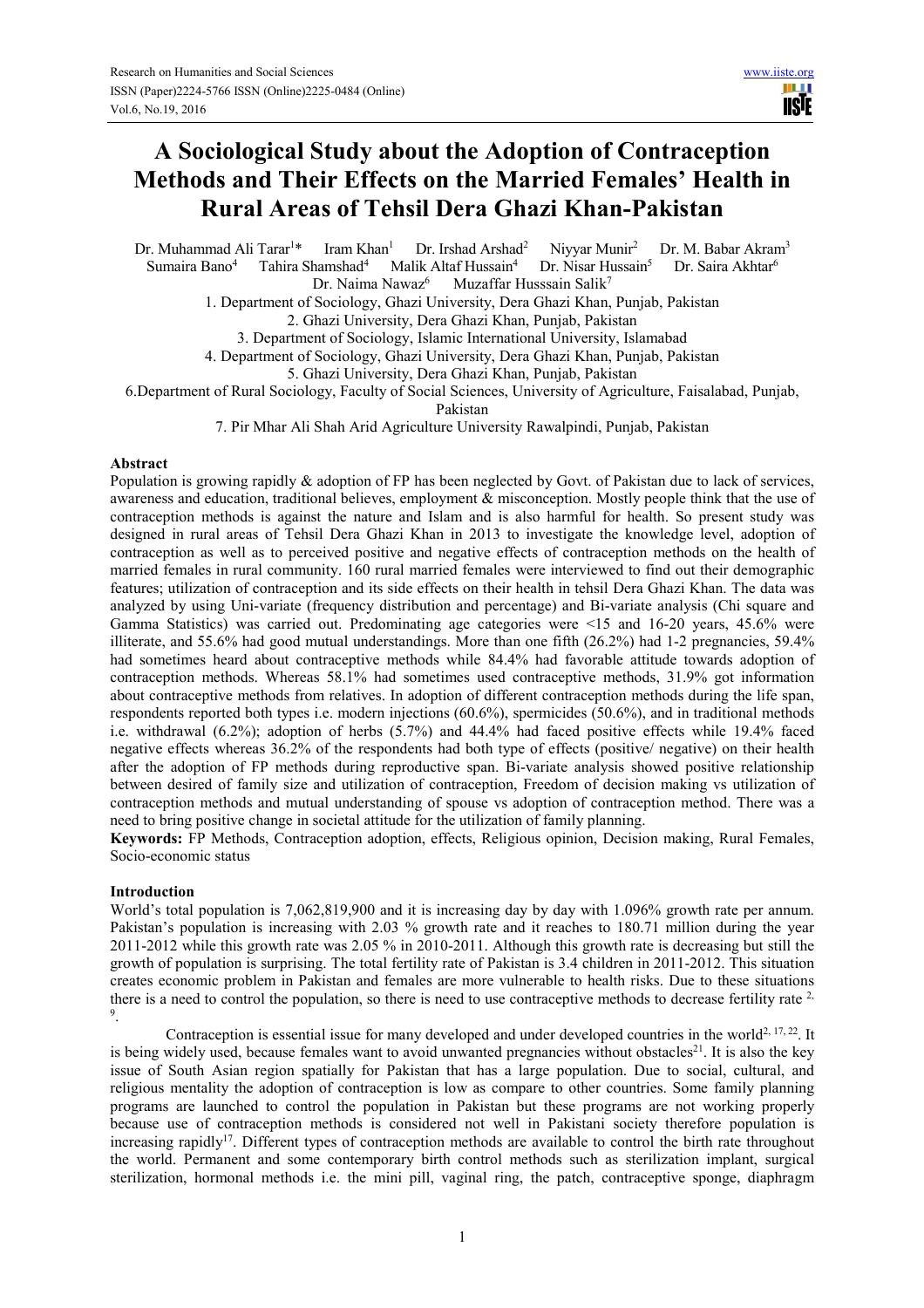cervical cap, cervical shield, female condom, male condom and emergency contraception are being objects to control the population<sup>4,21</sup>. Media play very important role in giving knowledge to females about the use of these method. Education and enhancing the counseling of couples can also increase the awareness of these methods and their use. Many organizations of the government and other health personnel (LHVs, LHWs and doctors etc) are also giving knowledge to practice these methods<sup>16, 22</sup>.

Reproductive health care can be achieved after using proper methods. Techniques and training can save female's reproductive health. Health care training centers must aware the people about sexual health by reducing sexual transmitted diseases. Access to save, effective, affordable and acceptable methods of family planning can save female's reproductive health. Appropriate health care services must be provided to rural women for safe pregnancies and child birth, because mostly births either become waste or damage female's health due to improper health facilities and lake of awareness of midwives<sup>15, 22,25</sup>.

Use of contraceptive methods badly affected the health of females because females of rural areas have less awareness about the use of contraception methods<sup>14, 22</sup>. Intensive use of desogestrol-only contraception is increases the headache frequency and intensity in female migraines. Hormonal transformation can create severe health risks. Like migraine where most vascular proceeding and migraine risks are due to use of Combined oral contraceptives (COC) to safe health risks only progestrel contraception method can be used as alternative to decrease the risk of vascular event<sup>11</sup>. No doubt contraception methods can reduce unwanted pregnancies. But females must adopt this prevention after properly consulting with lady doctors and this can only be done when these females are provided with health facilities and trainings<sup>14</sup>.

In rural areas females are greatly influenced by the incident and opinions of the social network in the adoption of family planning methods. In the adoption of these contraceptive methods, this social network is a key source and this network includes family members, friends and media<sup>2,5</sup>. The psychosocial factors have great influence on females' adoption of different family planning methods<sup>1</sup>. The major hurdles in the adoption of family planning methods are having more numbers of children which is considered as the sign of relation stability between husband and wife and also the sign of trust between husband and wife<sup>2, 22, 23, 25</sup>. Other than these obstacles there are many more problems in the use of family planning services such as low quality and availability of the services<sup>18</sup>. In the world females who are trying to control birth rate are facing a lot of problems. These problems are stroke, breast cancer, cervical cancer, breast tenderness, skin problem, irregular bleeding patterns, depression, hair loss, headache, upset stomach, lower interest in sex and dizziness<sup>2, 4, 10</sup>. All women are not using these methods due to their side effects. It is believed that if the attitudes of husbands are positive then there will be more chances of adoption of contraceptive method. Those females who are more hesitant in talking about family planning are less probable to use contraceptive methods<sup>19</sup>. Females have less knowledge of contraceptive as compare to male members. There is need to educate females for use of contraception methods. In ancient time, contraception was considered as sin as well as Muslims and Christians also started this notion. So proper knowledge of contraception is needed to up-root these wrong beliefs. But with the passage of time notion has changed in society even in rural setup. But people have no awareness to use these contraceptive methods. Another main problem of less use of contraception is that rural females have lesser rights of decision making regarding family planning<sup>21</sup>. Thus the present study has been designed to investigate the following objectives:

To investigate the knowledge level, adoption of contraception as well as to perceived positive and negative effects of contraception methods on the health of married females in rural community.

## **2. Material and Methods**

This descriptive study was carried out in 2013 in Tehsil Dera Ghazi Khan. According to district administration, there are 26 union councils in Tehsil Dera Ghazi Khan. Among them, 19 are rural union councils and 7 are urban union councils. Two rural union councils (Peer-Adil and Gadai) were selected through simple random sampling technique. From these rural union councils, four villages (2 from each union council) were selected. Through simple random sampling technique 160 married women who have conceived at least one baby were selected (forty from each selected village). Data was collected through well designed research tool (interviewing schedule). Uni-variate (Frequency distribution  $\&$  percentage) and Bi-variate (Chi square  $\&$  Gamma) analysis was carried out.

## **3. Results and Discussion**

Analysis of data and interpretation of results are the most important steps in scientific research. Without these steps generalization and prediction cannot be achieved, which is the target of scientific research. Generalization and conclusion are drawn based on characteristics and attitudes of the respondents. Both Univariate and Bivariate statistical analysis were performed.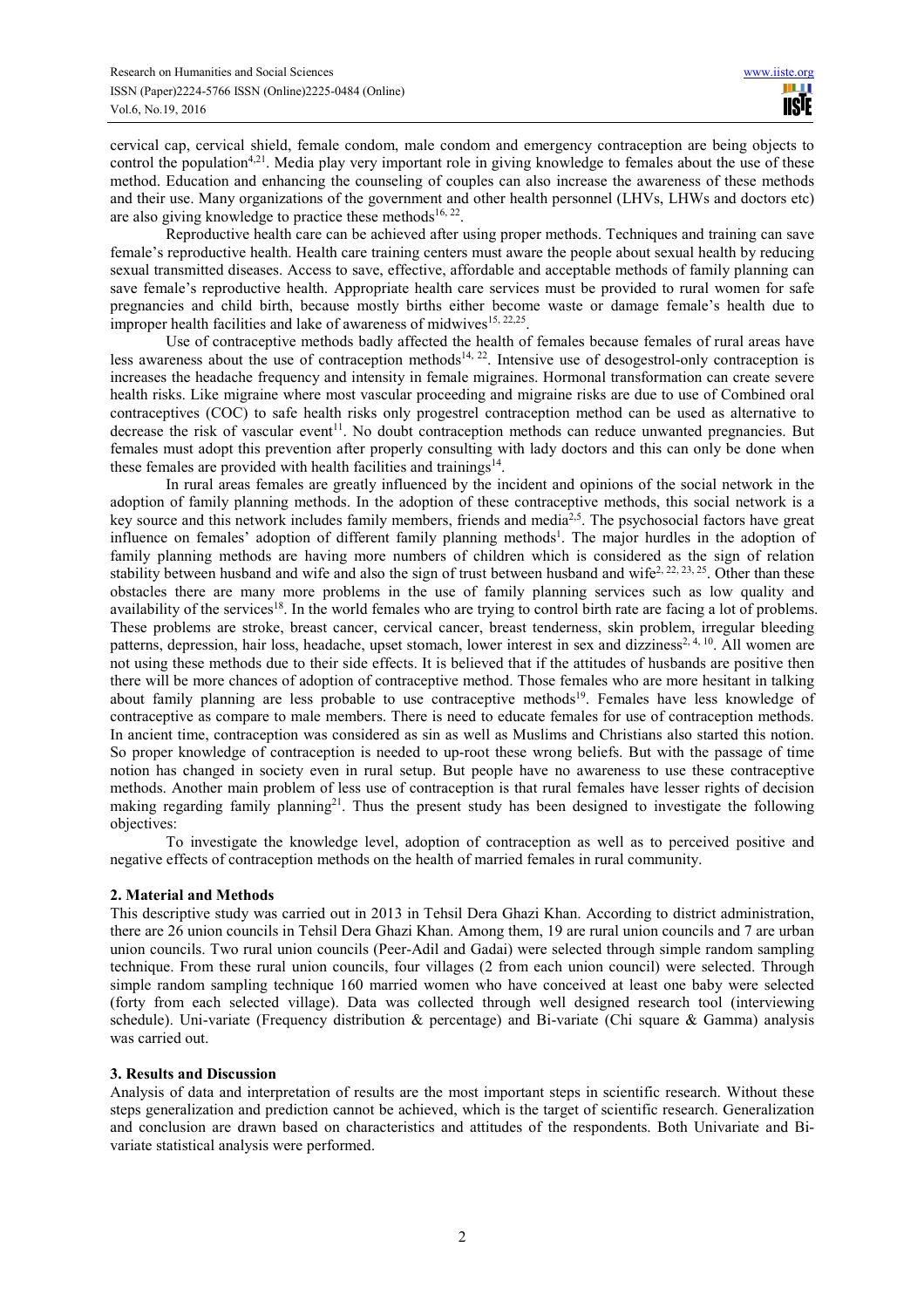#### **3.1 Uni–variate Analysis**

**Table 1: Percentage distribution of the respondent's according to their age, education, occupation and their monthly family income.** 

| Age                                         | Frequency               | Percentage       |
|---------------------------------------------|-------------------------|------------------|
| Less than 15yrs                             | $\overline{2}$          | 1.2              |
| $16 - 20$                                   | $\overline{22}$         | 13.8             |
| $21 - 25$                                   | $\overline{37}$         | 23.1             |
| $26 - 30$                                   | 37                      | 23.1             |
| $31 - 35$                                   | 25                      | 15.6             |
| $36 - 40$                                   | $\overline{25}$         | 15.6             |
| $41 - 45$                                   | $\overline{6}$          | $\overline{3.8}$ |
| 46 & Above                                  | $\overline{6}$          | 3.8              |
| <b>Total</b>                                | 160                     | 100.0            |
| <b>Educational level of the respondents</b> |                         |                  |
| <b>Illiterate</b>                           | 73                      | 45.6             |
| Primary                                     | $\overline{39}$         | 24.4             |
| <b>Middle</b>                               | $\overline{25}$         | 15.6             |
| Metric                                      | 15                      | 9.4              |
| <b>Intermediate</b>                         | $\overline{\mathbf{3}}$ | $\overline{1.9}$ |
| <b>Graduation</b>                           | $\overline{4}$          | $\overline{2.5}$ |
| <b>Post graduation&amp; Above</b>           | $\mathbf{1}$            | 0.6              |
| <b>Total</b>                                | 160                     | 100.0            |
| Occupation                                  |                         |                  |
| <b>House</b> wife                           | 75                      | 46.9             |
| <b>Agriculture</b>                          | 29                      | 18.2             |
| Govt. Job                                   | $\mathbf{1}$            | 0.6              |
| <b>Sewing</b>                               | 41                      | 25.6             |
| Any other (Labor, Self employer)            | $\overline{14}$         | 8.7              |
| <b>Total</b>                                | 160                     | 100.0            |
| <b>Monthly income in Pak rupees</b>         |                         |                  |
| <b>Up to 9000</b>                           | $\overline{7}$          | 4.4              |
| 9001-14000                                  | $\overline{16}$         | 10.0             |
| 14001-19000                                 | $\overline{11}$         | $\overline{6.7}$ |
| 19001-24000                                 | $\overline{9}$          | 5.6              |
| $24001 - 29000$                             | $\overline{22}$         | 13.8             |
| 29001 to 34000                              | $\overline{8}$          | 5.0              |
| 34001-39000                                 | $\overline{15}$         | 9.4              |
| 39001-44000                                 | 26                      | 16.3             |
| <b>Above 44000</b>                          | 46                      | 28.8             |
| <b>Total</b>                                | 160                     | 100.0            |

The data in Table 1 displays that 23.1% of the respondents were belonged to the age group of the 21-25 and 26-30 years respectively, 15.6% of respondents were belonged to the age group of 31-35 and 36-40 years respectively, 13.8% belonged to age group of 16-20 years, 3.8% were 41-45 and 46 & above years old respectively and in the end 1.2% were of less than 15 years. Results shows that a large majority of the respondents were belong to fertile age. Bertrand *et al.*<sup>6</sup> stated that the demand of contraception practices referred to that group of people who desired to avoid pregnancies and usually based on the women and couple. The demand factors include a series of demographic and socio-economic variables such as age of the women. The level of practicing contraception depends on individual background or individual status including level of education, occupation, ownership, socio economic status. Education plays a vital role to create awareness among female about the utilization of contraceptive methods among married women <sup>13</sup>. Data in table 1 also indicates that 45.6% of the respondents were illiterate, 24.4% had primary level of education, 15.6% of the respondents had completed their middle level education, and 9.4% completed their matriculation while just 2.5% were graduate and only 0.6% were post graduate where as 1.9% of the respondents got intermediate level of education. Occupation has been defined as a kind of work performed by the individual regardless of the working place, where work is performed to earn her livelihood. Table 1 shows the occupation of the respondents' according to data 46.9% of the respondents were house wives, 25.6% were doing sewing & embroidery, 18.2% were involved in agriculture profession, 8.7% were attached with other profession i.e. labor, self-employer, while 0.6% were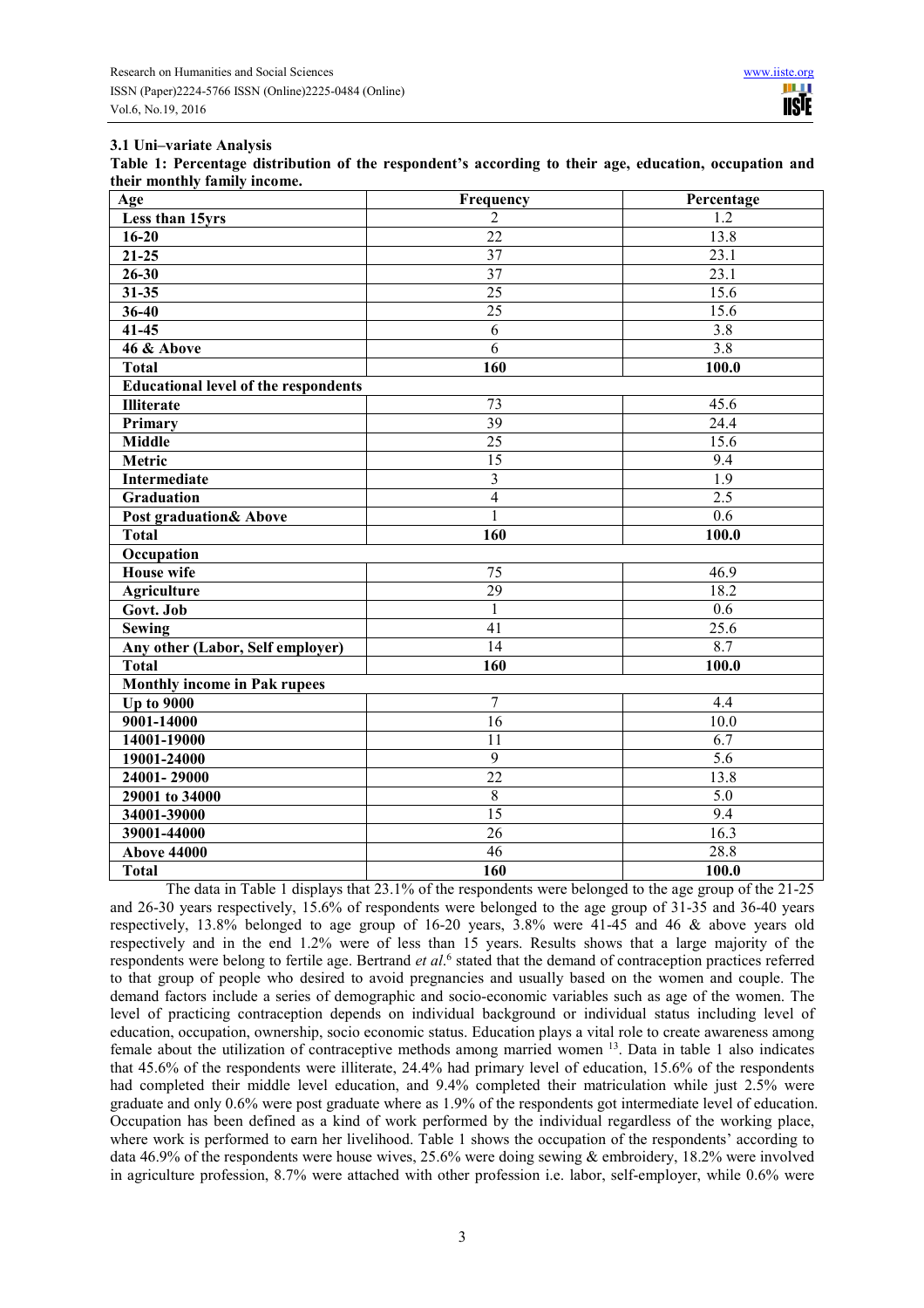government employees. Shah *et al*. <sup>20</sup> explained the level of awareness and pattern of utilizing family planning services among women of reproductive age (15-49). They found that among 60% of women were house wives. Poor economic status of respondents is an important factor to decrease the adoption of contraceptive methods. Due to poor socio-economic status women were avoiding to adopt contraceptive methods. Results in Table 1 also show that 28.6% of the respondents earned above Rs. 44000 per month from all sources, 16.3% of the respondents earned Rs. 39001-44000, while 13.8% of the respondents were belonged to income group Rs. 24001-29000, 9.4% had Rs. 34001-39000 while 6.7% earned Rs. 14001-19000 and only 5.0% had Rs. 29001- 34000 per month income from all sources. Desai and Tarrozi<sup>8</sup> declared in their study that money is not problem in the way of low use of contraceptive methods while many other social factors (i.e. husband and mother-in-laws were not allowed, tradition, large family size, etc) influence the adoption of family planning methods.

| Table 2: Percentage distribution of the respondent's with respect to different aspects of contraception |                          |  |  |  |  |  |
|---------------------------------------------------------------------------------------------------------|--------------------------|--|--|--|--|--|
| adoption during their reproductive span                                                                 |                          |  |  |  |  |  |
| I ovel of mutual understanding shout their family size                                                  | $\Gamma$ <i>moonomom</i> |  |  |  |  |  |

| Level of mutual understanding about their family size | Frequency               | $\frac{0}{0}$     |  |
|-------------------------------------------------------|-------------------------|-------------------|--|
| <b>Very Good</b>                                      | $\overline{54}$         | 33.7              |  |
| Good                                                  | 89                      | 55.6              |  |
| No opinion                                            | $\overline{7}$          | 4.4               |  |
| <b>Bad</b>                                            | 10                      | 6.3               |  |
| Very Bad                                              | $\mathbf{0}$            | $\boldsymbol{0}$  |  |
| <b>Total</b>                                          | 160                     | 100.0             |  |
| <b>No of Pregnancies</b>                              |                         |                   |  |
| $1-2$                                                 | 42                      | 26.2              |  |
| $3 - 4$                                               | $\overline{31}$         | 19.4              |  |
| $5-6$                                                 | $\overline{33}$         | $\overline{20.6}$ |  |
| $7 - 8$                                               | $\overline{23}$         | 14.4              |  |
| 9 & Above                                             | $\overline{31}$         | 19.4              |  |
| <b>Total</b>                                          | 160                     | 100.0             |  |
| Heard about contraceptive methods                     |                         |                   |  |
| Often                                                 | 65                      | 40.6              |  |
| <b>Some times</b>                                     | $\overline{95}$         | 59.4              |  |
| <b>Never</b>                                          | $\mathbf{0}$            | $\boldsymbol{0}$  |  |
| <b>Total</b>                                          | 160                     | 100.0             |  |
| Attitude about contraception method                   |                         |                   |  |
| Favorable                                             | 35                      | 84.4              |  |
| <b>Unfavorable</b>                                    | $\overline{25}$         | 15.6              |  |
| <b>Total</b>                                          | 160                     | 100.0             |  |
| Practice any contraceptive method.                    |                         |                   |  |
| Often                                                 | 65                      | 41.9              |  |
| <b>Some times</b>                                     | $\overline{95}$         | 58.1              |  |
| <b>Never</b>                                          | $\mathbf{0}$            | $\boldsymbol{0}$  |  |
| <b>Total</b>                                          | 160                     | 100.0             |  |
| Source of information about contraceptive methods     |                         |                   |  |
| Family                                                | 15                      | 9.4               |  |
| Media                                                 | $\overline{9}$          | $\overline{5.6}$  |  |
| <b>Relatives</b>                                      | $\overline{51}$         | 31.9              |  |
| <b>Friends</b>                                        | $\overline{\mathbf{3}}$ | 1.9               |  |
| <b>Doctors</b>                                        | $\overline{27}$         | 16.9              |  |
| <b>TBA</b>                                            | $\overline{37}$         | 23.1              |  |
| <b>LHW</b>                                            | 12                      | 7.5               |  |
| <b>LHV</b>                                            | 5                       | 3.7               |  |
| Any other (specify)                                   | $\boldsymbol{0}$        | $\mathbf{0}$      |  |
| <b>Total</b>                                          | 160                     | 100.0             |  |
| Faced effects of contraception after adoption         |                         |                   |  |
| <b>Positive effects</b>                               | 71                      | 44.4              |  |
| <b>Negative effects</b>                               | $\overline{31}$         | 19.4              |  |
| <b>Both</b>                                           | $\overline{58}$         | 36.2              |  |
| <b>Total</b>                                          | 160                     | 100.0             |  |

Table 2 expose that 55.6% of the respondents had reported good mutual understanding, 33.7%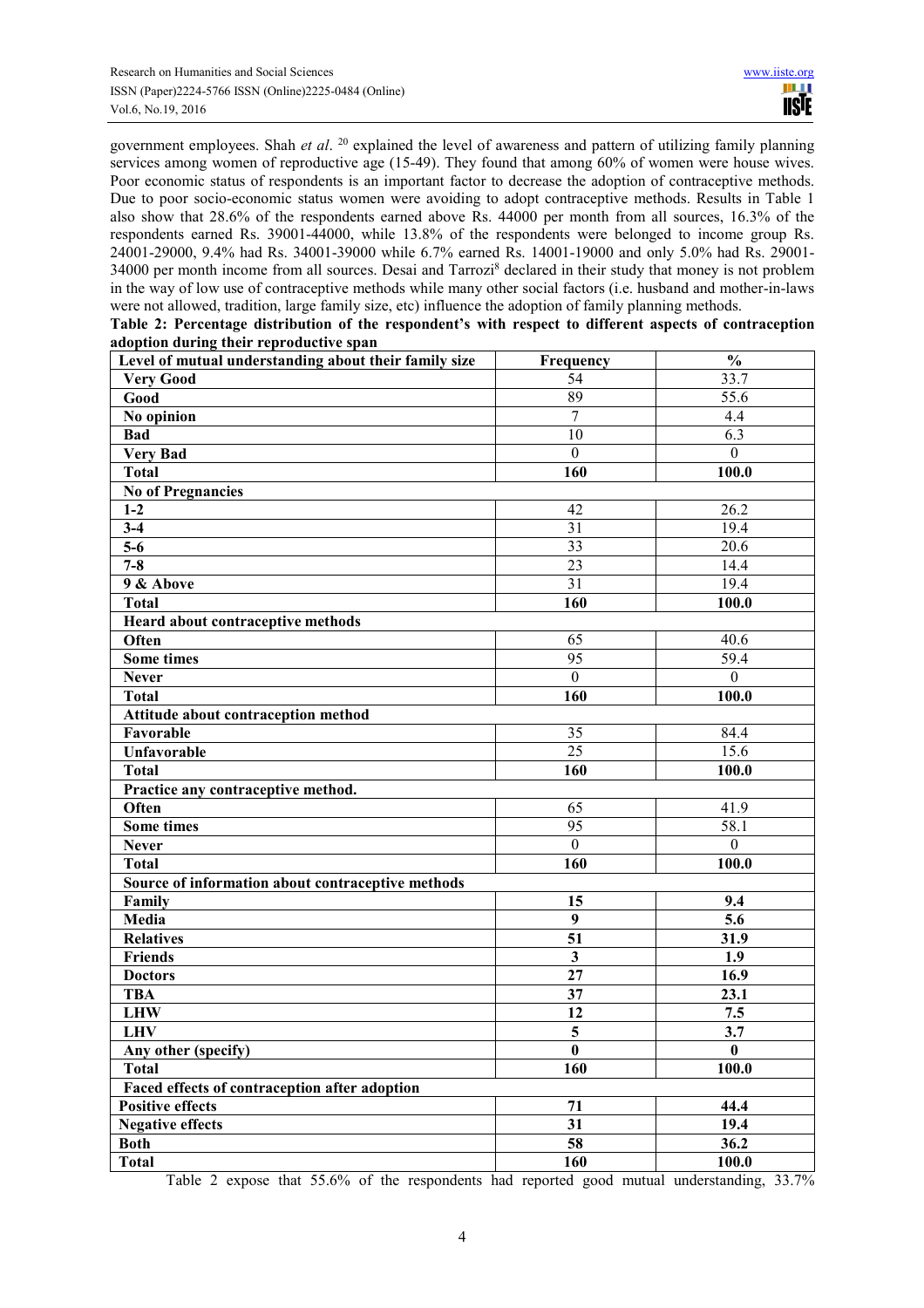respondent very good level of mutual understandings, 6.3% had bad level of mutual understanding and 4.4% no opinion in this regard. Contraception methods must be use to safe female reproductive and physical health. According to past research mutual understandings between husband and wife is essential to adopt the contraception methods. Moreover use of innovative methods of contraception are necesry like estrogen and progesterone which is discovered in 1930. Due to use of these methods fertility rate was being declined from 6.5 % in 1979-1980 to 5.4 % in 1990-1991 and 4.1 % in 2000-2007<sup>13</sup>. Overall results in Table 2 shows that 26.2% of the respondents had 1-2 pregnancies, 20.6% had 5-6 pregnancies, 19.4% 3-4 and 9 ormore pregnancies, and 14.4% of the respondents had  $7\text{-}8$  numbers of pregnancies. Irum<sup>24</sup> explored in her study that  $24\%$  of the respondents had 1-2 pregnancies while 70% had 3-6 pregnancies during their reproductive span. Knowledge implies the awareness on the part of the respondents with regarding to the presence of family planning clinics and methods of birth control. It is also a main factor in the adoption of contraceptive methods. More than half 59.4% of the respondents were those who heard sometimes about the contraceptive methods and 40.6 % were known often about contraceptive methods. These results indicate that all of the respondents have knowledge on the base of often/sometimes listening about the contraceptive methods. Same results were found by Almualm<sup>3</sup> that in Yemen the family planning was adopted voluntarily through the practice of contraception on the foundation of knowledge, attitude and responsible decisions by individuals and couples. The result showed that a good majority 70 % of the respondents believed that the decisions regarding practice of family planning should be decided by husbands and 56% felt that only the wife should decide on practicing family planning. There was a change observed in respondents' attitude towards family planning because 84.4% of the respondents had favorable attitude about contraceptive methods. This indicates that to control the family size, majority of the rural women were in favor of contraceptive methods.

In Pakistan, Hardee and Leahy<sup>12</sup> analyzed the use of modern contraceptive knowledge in their study and found that 96% of married females had knowledge about just one of the modern contraceptive methods. On the other hand half of the Pakistani female respondents replied that they were not using contraceptive methods. According to the record of 2006-2007 this percentage were increased, only 22% of females were not pregnant due to the use of modern contraceptive methods. Just 8% of them were using traditional birth control methods. Knowledge of family planning is now universal. It is an important determinant of contraceptive use and it concern in quality of family planning services. In Table 2 result reporting ever use of any contraceptive method during reproductive span has been presented and through this we know their liking of those methods. More than half 58.1% of the respondent sometimes used contraceptive method during their reproductive span and 41.9% were often used. Data indicates near about two-third of the respondents used contraceptive methods.

Data in Table 2 also narrates that different suggestions by others about any phenomena can motivate the person and that motivation creates inspiration to made decision about adoption and rejection of innovation. On the same way respondents also get information regarding decision about adoption of contraception from different health centers etc. Table shows that 9.4 percent of the respondents got information about family planning methods from family, 5.6 percent of the respondents got information from media, as well as 31.9 percent got from relatives, 1.9 percent got information from friends, 16.9 percent of the respondents got knowledge from doctors, 23.1 percent of the respondents got information from TBA, while 7.5 percent of the respondents got information from LHWs, and 3.7 percent of the respondents got information from LHVs about family planning methods.

Effect of contraception methods on the health of females is the main issue to the adoption of family planning method, either these effects are positive or negative. Table 2 explains that 44.4 percent of the respondents beard positive effects after adoption of contraceptive methods, 19.4 percent of the respondents had faced negative effects of contraceptive methods and 36.2 percent had both type of effects of contraceptive methods on their health during reproductive span. Ilyas *et al.*<sup>13</sup> concluded in their study that the mother's health with practitioner during the utilization of contraceptive methods and only 3 (4.5%) said that they did not consult with a practitioner. It is concluded that more than half of the respondents consulted with a practitioner about the mother's health. That indicates that they focused negative effects of contraceptives.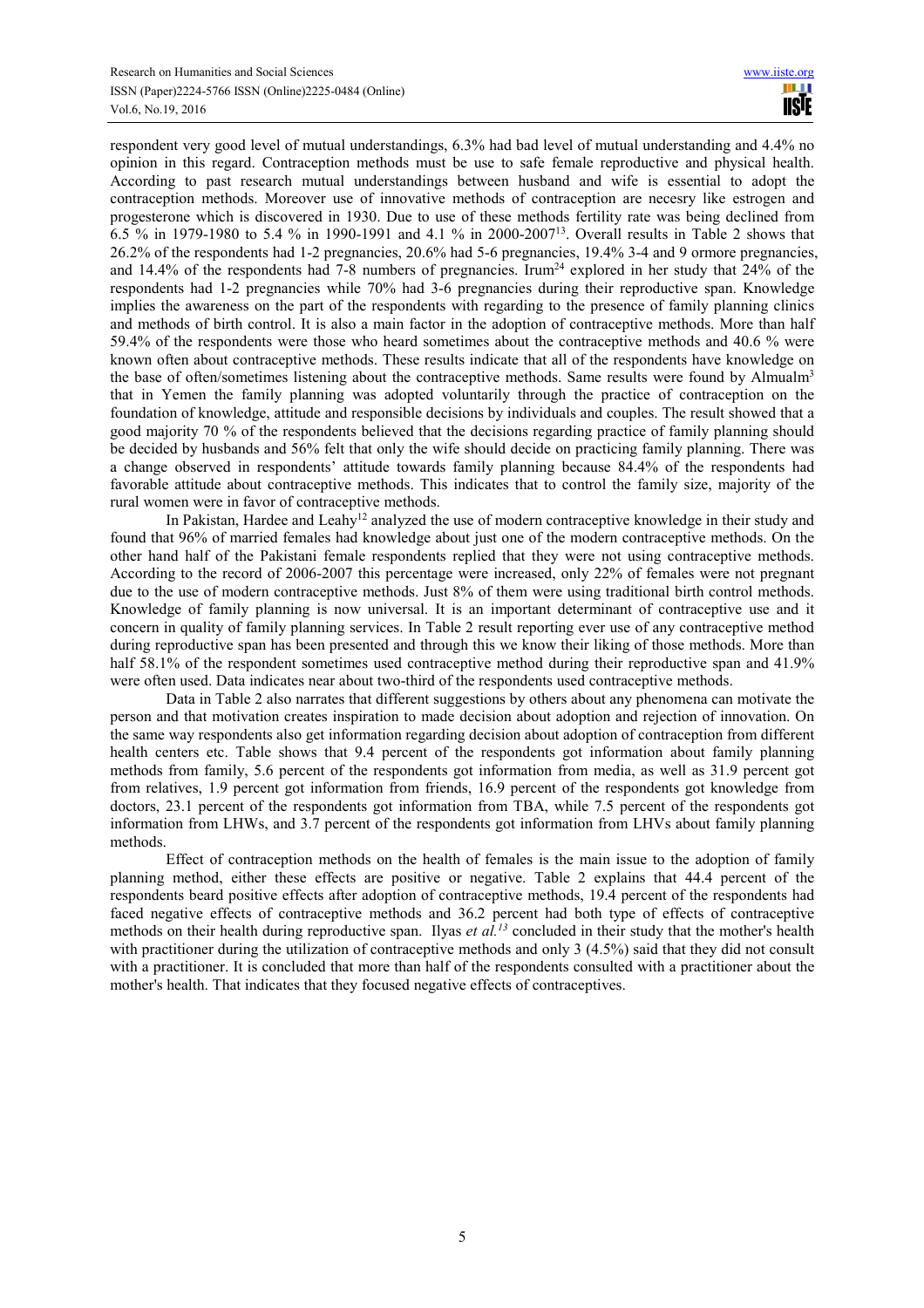| Table 3: Percentage distribution of the respondent's according to adoption of different family planning |  |  |  |
|---------------------------------------------------------------------------------------------------------|--|--|--|
| methods                                                                                                 |  |  |  |

| Categorizations        | Methods                        |      | Often   |          | Some times |      | Never   |  |
|------------------------|--------------------------------|------|---------|----------|------------|------|---------|--|
|                        |                                | Freq | $%$ age | freq     | $%$ age    | Freq | $%$ age |  |
| Modern: Temporary      |                                |      |         |          |            |      |         |  |
|                        | Condoms                        | 77   | 48.1%   | 11       | $6.9\%$    | 72   | 45.0%   |  |
|                        | $\mathbf{I}$                   | 49   | 30.6%   | 16       | $10.0\%$   | 95   | 59.4%   |  |
|                        | Injections                     | 97   | 60.6    | 42       | 26.3%      | 21   | 13.1%   |  |
|                        | Spermicides (Oral, mini Pills) | 81   | 50.6%   | 54       | 33.8%      | 25   | 15.6%   |  |
| Permanent              | Sterilizations                 | 126  | 80.6%   | 23       | 14.4%      | 11   | $5.0\%$ |  |
| Traditional: Temporary |                                |      |         |          |            |      |         |  |
|                        | Withdrawal                     | 8    | $5.0\%$ | 10       | $6.2\%$    | 142  | 88.8%   |  |
|                        | <b>Herbs</b>                   | 9    | $5.7\%$ |          | 1.8%       | 148  | 92.5%   |  |
|                        | Brest feeding                  | 101  | 88.1%   | 40       | $10.0\%$   | 9    | 1.9%    |  |
| Permanent              | Menopauses                     | 34   | 21.1%   | $\Omega$ | $\Omega$   | 126  | 78.8&   |  |

Table 3 shows that 48.1 percent of the respondents often used condom, 45% of the respondents never used condom in their reproductive span, 6.9 percent of the respondents sometimes used it as contraceptive method which is temporary method to control fertility. Our results also shows that 59.4% of the respondents never used IUD, 30.6 percent of the respondents often used IUD in their reproductive span, and 10.0 percent of the respondents sometimes used this modern method in their reproductive span. Spermicides is one of the modern contraceptive method data in this table take that 50.6 % of the respondents often practiced spermicides, 33.8% of the respondents were sometimes used spermicides in their reproductive span and 15.6% of the respondents never adopted spermicides as a contraceptive method. Ilyas *et al.<sup>13</sup>* stated in their study that condom use is increase with the percentage of 3 to 7 due to maximum positive effects of condom as well as half of the respondents used IUD as contraceptive methods. With regards of sperms/medicines/pills use is also increased from about 1% in 1990-91 to 2% in 2006-07. It also explains that 80.6% of the respondents often used sterilization, 14.4% of the respondents used sometimes sterilization in their reproductive span and only 5.0 percent of the respondents never used sterilization as a practiced modern contraceptive method, as well as it also depicts that a huge majority of 88.8 % of the respondents never used withdrawal, 6.2% of the respondents sometime used withdrawal in their reproductive span and 5.0 percent of the respondents often used withdrawal as a traditional temporary contraceptive method. 92.5 percent of the respondents never used herbs to avoid pregnancies, 5.7% of the respondents often used herbs in their reproductive span and 1.8% of the respondents sometime used herbs as a traditional temporary contraceptive method. Table 4 also exposes that 88.1% of the respondents often adopted breast feeding as a traditional contraceptive method, 24.0 percent of the respondents sometimes adopted breast feeding as a contraceptive method in their reproductive span and 5.4% of the respondents never used breast feeding as a contraceptive method and data depicts that 78.8% of the respondents never involved in menopause permanent natural family planning method, and 21.2% of the respondents often involved in this permanent natural contraceptive method. Similarly results were focused by Ilyas *et al.* <sup>13</sup> . According to their study 30 (45.5%) respondents to some extent used female sterilization as contraceptive method, 21 (31.8%) did not use female sterilization and 15 (22.7%) to great extent use female sterilization as contraceptive method. It is concluded that half of the respondents to some extent use as contraceptive methods. Some natural methods were used to avoid the pregnancy like withdrawal methods or calendar estimation methods. Currently all over the world contraceptive practices prevalence is high. There has been a worldwide rise in the knowledge and use of contraception during the last thirty years Ilyas *et al.1<sup>3</sup>* . This natural method (withdrawal) not only avoids pregnancy but also has no bad effects on female health. It also declared in their study that the adoption of traditional methods was decreased then modern methods.

**3.2 Bi-variate Analysis/ Testing of Hypotheses** 

**Hypothesis 1**: **Higher will be the religious rigidity; lower will be the use of contraception methods Table 4: Association between religious leaders and practiced any contraceptive method** 

| Practiced any contraceptive method |                 | <b>Religious leaders</b> |            |          |  |  |
|------------------------------------|-----------------|--------------------------|------------|----------|--|--|
|                                    | To great extent | To some extent           | Not at all |          |  |  |
| Often                              | 20              | 40                       |            | 65       |  |  |
|                                    | 12.5%           | $25 \%$                  | $3.13\%$   | 40.63 %  |  |  |
| Some times                         |                 | 66                       |            | 93       |  |  |
|                                    | 9.38%           | 41.25 $%$                | $7.5\%$    | 58.13 %  |  |  |
|                                    |                 |                          |            |          |  |  |
| Never                              | $0.63\%$        | $0.63\%$                 |            | $1.25\%$ |  |  |
|                                    | 36              | 107                      |            | 160      |  |  |
| <b>Total</b>                       | $22.5\%$        | 66.88%                   | 10.63%     | 100.0%   |  |  |

**Chi-square = 6.113NS, (p = .191),**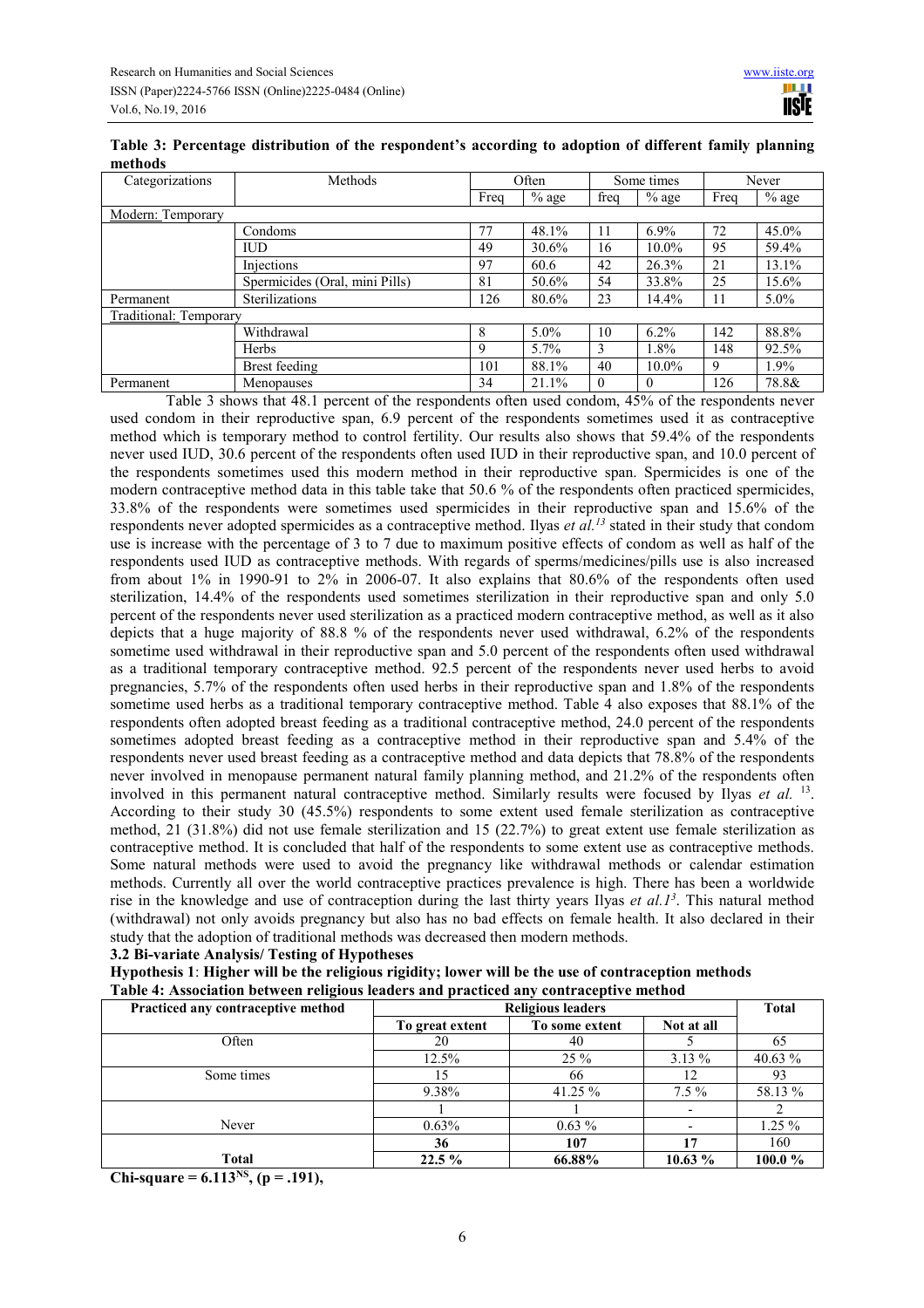The chi-square value (6.113) in Table 4 shows non- significant ( $p = 0.191$ ) relationship between religious leaders and the adoption of contraception methods, so the hypothesis is accepted. So we concluded that both the variables are independent. Casterline (2001) concluded in his study that mostly people do not adopt family planning methods due to religious misinterpretation but mass media and local social networks creates awareness among people. Tarar<sup>22</sup> also said that in Pakistan, due to religious rigidity females avoid to adopt reproductive health services that is one of the cause of their poor health.

**Hypothesis 2: More will be prices of family planning methods; more will be utilization of contraception methods.** 

| <b>Practiced any</b>    |              | <b>Monthly income</b> |                 |                 |             |                 |                 |                 | Total          |             |
|-------------------------|--------------|-----------------------|-----------------|-----------------|-------------|-----------------|-----------------|-----------------|----------------|-------------|
| contraceptive<br>method | Upto<br>9000 | 9001-<br>14000        | 14001-<br>19000 | 19001-<br>24000 | 24001-29000 | 29001-<br>34000 | 34001-<br>39000 | 39001-<br>44000 | Above<br>44000 |             |
| Often                   |              |                       |                 |                 |             |                 |                 |                 |                |             |
|                         | 0.63%        | 3.13%                 | 3.75 %          | .88%            | 3.75 %      | .88%            | $.75\%$         | .88%            | 14.38%         | 40.63%      |
|                         |              |                       |                 |                 |             |                 |                 |                 | $\sim$<br>∠∠   | $^{\Omega}$ |
| Sometimes               | 3.75%        | 6.88%                 | 3.13 %          | 3.75%           | 9.38%       | 3.13%           | 3.75%           | 10.63%          | 13.74 %        | 58.11%      |

Never | 0 | 0 | 0 | 0 | 1 | 0 | 0 | 0 | 1 | 2

**Total 7 16 11 9 22 8 15 26 46 160** 

- - - - 0.63 % - - - 0.63 % 1.26%

**4.38% 10.0% 6.88% 5.63 % 13.75% 5.0 % 9.38 % 16.25 % 28.75% 100.0%** 

**Chi-square= 13.133**<sup>NS</sup> ( $p = 0.663$ )

The chi-square value (13.133) in Table 5 shows that non-significant ( $P = 0.663$ ) association between monthly income and adoption of contraception methods. So we accepted the hypothesis and concluded that both variables are independent. Desai and Tarrozi<sup>8</sup> declared in their study that money is not problem in the way of low use of contraceptive methods while many other social factors (i.e. husband and mother-in-laws were not allowed, tradition, large family size, etc) influence the adoption of family planning methods. While Collins and Hershbein<sup>7</sup> analyzed in their study the relationship of high cost and adoption of birth control method (Pill) among college women in America and concluded that high prices of contraceptives affected the utilization of contraceptive methods. Similar findings were also made by Fatima<sup>10</sup>. According to her, family better income contributed positively towards better reproductive health.

| Hypothesis 3: Higher will be level of education; higher will be adoption of contraception. |  |
|--------------------------------------------------------------------------------------------|--|
| Table 6: Association between educational level and adoption of contraception methods       |  |

| <b>Practiced any</b> | <b>Educational level</b> |          |               |          |       |                            |                          |          |
|----------------------|--------------------------|----------|---------------|----------|-------|----------------------------|--------------------------|----------|
| contraceptive method | <b>Illiterate</b>        | Primary  | <b>Middle</b> | Metric   | Inter | Post graduation<br>& Above | Any<br>diploma           | Total    |
| Often                | 27                       | 20       | 10            |          |       |                            |                          | 65       |
|                      | 16.88%                   | $12.5\%$ | $6.25\%$      | $3.13\%$ |       | $1.25\%$                   | $0.63\%$                 | 40.6%    |
| Some times           | 45                       | 19       | 15            |          |       |                            |                          | 93       |
|                      | 28.13 %                  | 11.88%   | $9.38\%$      | 5.63 %   | 1.88% | $1.25\%$                   | $\overline{\phantom{a}}$ | 58.15%   |
| Never                |                          |          |               |          |       |                            |                          |          |
|                      | $0.63\%$                 |          | ۰.            | $0.63\%$ |       |                            | $\overline{\phantom{a}}$ | $1.25\%$ |
| Total                | 73                       | 39       | 25            | 15       |       |                            |                          | 160      |
|                      | 45.63 %                  | 24.38 %  | 15.63%        | 9.38%    | l.88% | $2.2\%$                    | $0.63\%$                 | 100.0%   |

**Chi-square = 10.434, (p= 0.578)** 

The chi-square value (10.434) in Table 6 shows that significant ( $P = 0.578$ ) association between educational level and adoption of contraception methods. So we accepted the hypothesis and concluded that both variables are interdependent. Bertrand et al.<sup>6</sup> stated that the demand of contraception practices referred to that group of people who desired to avoid pregnancies and usually based on the women and couple. The demand factors include a series of demographic and socio-economic variables such as age of the women. The level of practicing contraception depends on individual background or individual status including level of education, occupation, ownership, socio economic status. Similar findings were made by Tarar *et al.*<sup>22</sup> and Ali<sup>2</sup>. According to their research, good level of education contributed positively towards adoption of reproductive health services and family planning that ultimately sustain their better reproductive health.

**Hypothesis 4**: **Higher will be the mutual understanding between husband and wife; higher will be the adoption of contraception method**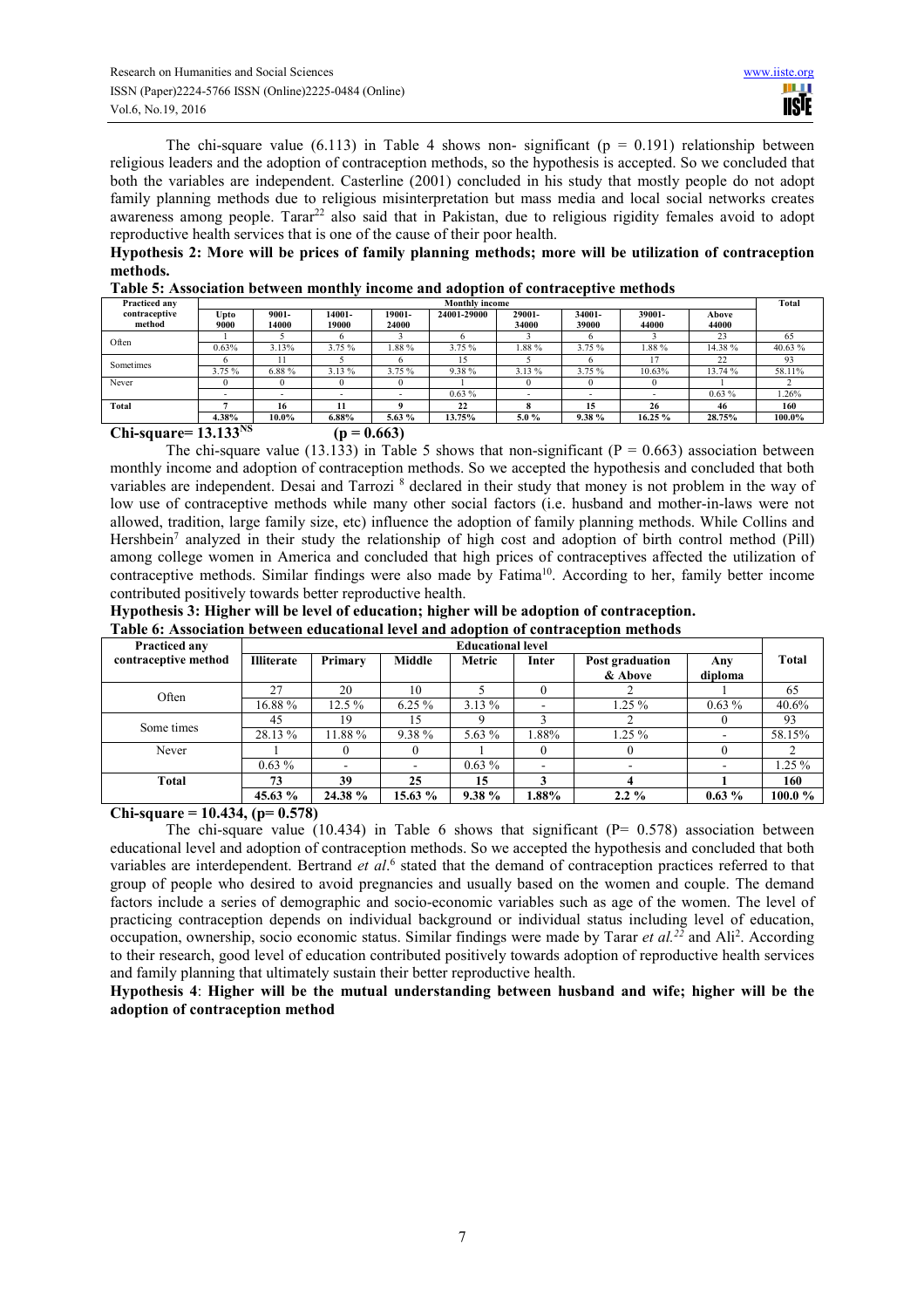| <b>Practiced any contraceptive</b><br><b>Mutual understandings</b> |             |         |               |            |                          |              |
|--------------------------------------------------------------------|-------------|---------|---------------|------------|--------------------------|--------------|
| method                                                             | <b>Very</b> | Good    | No            | Bad        | Very                     | <b>Total</b> |
|                                                                    | Good        |         | opinion       |            | Bad                      |              |
|                                                                    | 26          | 36      |               |            | $\theta$                 | 65           |
| Often                                                              | $16.25 \%$  | 22.5%   | 1.88 %        |            | $\overline{\phantom{a}}$ | 40.63 %      |
| <b>Some times</b>                                                  | 28          | 53      |               | Q          | 0                        | 93           |
|                                                                    | $17.5\%$    | 33.13 % | 1.88 %        | 5.63 $%$   |                          | 58.13 %      |
| <b>Never</b>                                                       | $\theta$    |         |               |            | $\theta$                 |              |
|                                                                    | $\,$        |         | $0.63\%$      | $0.63\%$   | $\overline{\phantom{0}}$ | $1.25\%$     |
| <b>Total</b>                                                       | 54          | 89      |               | 10         | 0                        | 160          |
|                                                                    | 33.75%      | 55.63 % | 4.38 %        | 6.25       | -                        | 100.0%       |
| Chi-square = $24.678**$<br>$(p=.000)$                              |             |         | $Gamma=0.319$ | $(p=.022)$ |                          |              |

## **Table 7: Association between mutual understandings and adoption of contraceptive method**

The chi-square value (24.678\*\*) in table 7 shows that highly significant ( $P = .000$ ) association between mutual understandings between husband and wife about the practices of family planning methods and adoption of contraception methods. So we accept the hypothesis and concluded that variables had high association. Gamma value  $(0.319)$  also showed positive relationship. Ali<sup>2</sup> reported similar results in his study that level of mutual understanding of spouses affects the adoption of contraceptive method. Good level of understanding accelerates adoption of family planning services that promotes reproductive health of females.

**Hypothesis 5: More freedom of decision making of females; more will be utilization of contraception method.**

|  | Table 8: Association between independent decision of females and adoption of contraception methods |  |
|--|----------------------------------------------------------------------------------------------------|--|
|--|----------------------------------------------------------------------------------------------------|--|

| Practiced any     | <b>Independent decisions of females</b> |        |                |                 |             |              |
|-------------------|-----------------------------------------|--------|----------------|-----------------|-------------|--------------|
| contraceptive     |                                         |        |                |                 |             | <b>Total</b> |
| method            | S. Agree                                | Agree  | <b>Neutral</b> | <b>Disagree</b> | S. Disagree |              |
| Often             | 10                                      | 24     | 22             |                 |             | 65           |
|                   | $6.25\%$                                | $15\%$ | 13.75 %        | 4.38%           | $1.25\%$    | 40.63 %      |
| <b>Some times</b> | 13                                      | 24     | 40             |                 | 10          | 93           |
|                   | 8.13 %                                  | $15\%$ | 25%            | 3.75%           | 6.25%       | 58.13 %      |
| <b>Never</b>      |                                         |        |                |                 |             |              |
|                   |                                         |        |                |                 | $1.25 \%$   | $1.25\%$     |
| <b>Total</b>      | 23                                      | 48     | 62             | 13              | 13          | 160          |
|                   | 14.98 %                                 | $30\%$ | 38.76 %        | 8.13 %          | $8.13\%$    | 100.0%       |

**Chi-square = 31.684\*\*, (p = 0 .000), Gamma = 0.216, (p = 0.071)** 

The chi-square value (31.684\*\*) in Table 8 shows that highly significant ( $P = .000$ ) association between independent decision of females and adoption of contraception methods. So we accept the hypothesis and concluded that variables had high association between them. Gamma value (0.216) also showed positive relationship between these variables.

**Hypothesis 6**: **More will be fear of side effects of contraception methods; less will be the adoption of contraceptive methods.** 

| Table 9: Association between fear of side effects and adoption of contraceptive methods |  |  |  |
|-----------------------------------------------------------------------------------------|--|--|--|
|-----------------------------------------------------------------------------------------|--|--|--|

| Practiced any contraceptive | Fear of side effects |                |            |              |
|-----------------------------|----------------------|----------------|------------|--------------|
| method                      | To great extent      | To some extent | Not at all | <b>Total</b> |
| Often                       | 27                   | 24             | 14         | 65           |
|                             | 16.88 %              | $15\%$         | 8.75%      | 40.63 %      |
| Some times                  | 31                   | 34             | 28         | 93           |
|                             | 19.38 %              | 21.25 %        | $17.5\%$   | 58.13 %      |
| Never                       |                      |                |            |              |
|                             | $0.63\%$             |                | $0.63\%$   | 1.25 %       |
| <b>Total</b>                | 59                   | 58             | 43         | 160          |
|                             | 36.88 %              | 36.25 %        | 26.88 %    | 100.0%       |

**Chi-square = 4.914 (p = 0.555)** 

The chi-square value (4.914) in Table 9 shows that significant ( $P = 0.555$ ) association between fear of side effects and adoption of contraception methods. So we accept the hypothesis and concluded that variables are independent.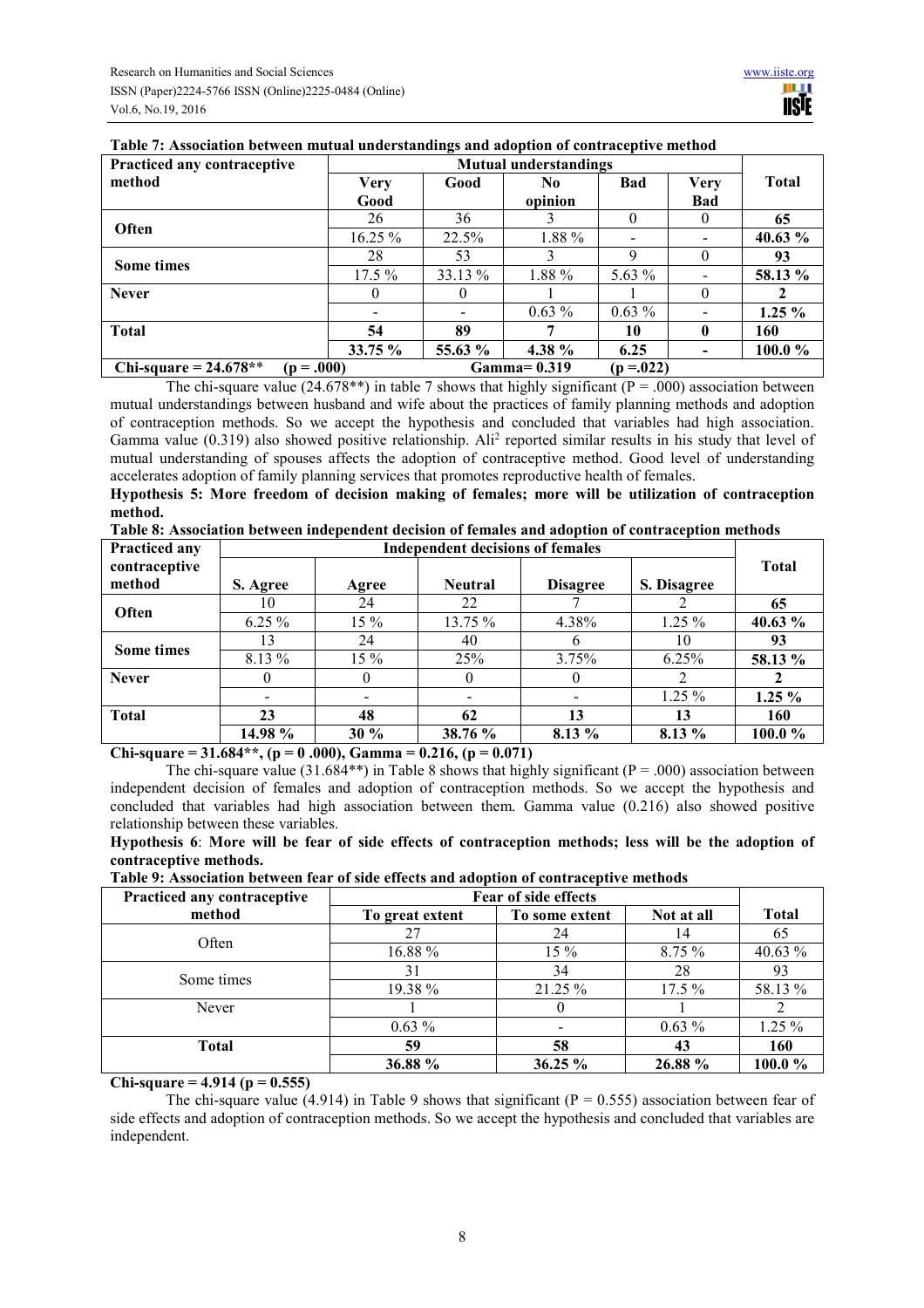## **4. Conclusion & Recommendations:**

World's total population is around seven billions and it is increasing day by day with 1.096% growth rate per annum. Pakistan's population is increasing with 2.03 % growth rate and it reaches to 180.71 million during the year 2011-2012 while this growth rate was 2.05%in2010-2011.Although this growth rate is decreasing but still the growth of population is surprising. The total fertility rate of Pakistan is 3.4 children in 2011-2012<sup>9</sup>. This situation creates economic problem in Pakistan and females are more vulnerable to health risks. Due to these situations there is a need to control the population, so there is need to use contraceptive methods to decrease fertility rate. Different types of contraception methods are available to control the birth rate throughout the world. Permanent and some contemporary birth control methods such as sterilization implant, surgical sterilization, hormonal methods i.e. the mini pill, vaginal ring, the patch, contraceptive sponge, diaphragm cervical cap, cervical shield, female condom, male condom and emergency contraception are being objects to control the population<sup>4</sup>. Following suggestions are made after the findings.

- $\triangleright$  Education is the basic factor for change the behaviour. Government must design strategies and policies to enhance women education to ensure their independence in socio- economic and cultural decisions, which directly and indirectly enhances women health status. Women communicate with their husband is important when family planning for the future. As well as population problem should be introduced in the text course outline so that everyone can recognize the seriousness of this program.
- $\triangleright$  In poor, rural, and tribal areas, supplies of temporary contraceptives at primary health centers and local clinics are frequently inadequate or not available. Thus to increase use of contraception, especially in peak reproductive age group, family planning program needs to strengthen to supply chain including regular supply of pills, IUD and condoms, and improvement in quality of family planning services is essential. However, the findings of study suggested a need for strengthening the overall family planning program in rural areas of Pakistan.
- $\triangleright$  However, decision about family planning should not discuss without sufficient communication between husbands and wives. Husband will need relevant information to participate responsibly in making decision on family planning. The family planning services should also be relevant for husband to participate. Husband can learn more about family planning by accompanying their wives on clinic visits and by taking advantages of special clinical hours for men, where available. Husband also can participate in family planning by helping their wives to remember to take a pill every day or to return to the clinic for regular injections.
- $\triangleright$  There is an urgent need to educate women about contraceptive methods. Family planning consoling needs to be universally included in to routine antenatal clinic activities. Besides, improving formal female education is certain to raise the existing knowledge and also to dispel the prevailing misinformation and misperceptions about family planning methods. Providers must know how to communicate with clients such that they are facilitating care rather than just prescribing the family planning methods. There is also a need to review the national family planning program with particular emphasis on contraceptive needs of adolescents and to improve accessibility and availability of all family planning services.
- $\triangleright$  Strategies that make family planning services available, affordable and accessible for all people, and that offer a wider range of contraceptive methods will have that greatest.

## **5. References**

- 1-Agha, S. 2010. Intentions to use contraceptives in Pakistan: Implications for behavior change campaigns. BMC Public Health; 10:1-13.
- 2-Ali., M. 2015. Perceptions, attitudes and practices about reproductive health among young females in Faisalabad district, Pakistan. Unpublished Ph. D. Rural Sociology Thesis, Faculty of Social Sciences, University of Agriculture, Faisalabad, Pakistan.
- 3-Almualm, Y. K. A. 2007. Knowledge, attitude and practice of husbands towards modern family planning in Mukalla, Yemen. M.Sc. Family Health Thesis University Sains Malaysia.
- 4-Anonymous, 2012.Barrier methods of birth control. Retrieved on 24 Jan 2013 from the World Wide Web: http://www.fda.gov/downloads/ForConsumers/ByAudience/1-4.
- 5-Bogale, B., M. Wondafrash, T. Tilahun and E. Girma, 2011.Married women's decision makin power on modern contraceptive use in urban and rural Southern Ethopia. BMC Public Health; 11(324):1-7.
- 6-Bertand. J, E. Banni, R.Lesthaeghe,M. Montgomery,O. Tambashe and Wawer, M. 2001. Factors affecting contraception use in sub-saharan Africa. National News. National Academy Press. Washington, DC.
- 7-Collins, E. G and B. Hershbein. 2011. The impact of subsidized birth control for college women: Evidence from the deficit reduction act. Population studies canter Research report 11-737, Population Studies Center, Institute for Social Science, University of Michigan.
- 8-Desai, J. and A. Tarrozi. 2011. Microcredit, family planning programs and contraceptive behavior: Evidences